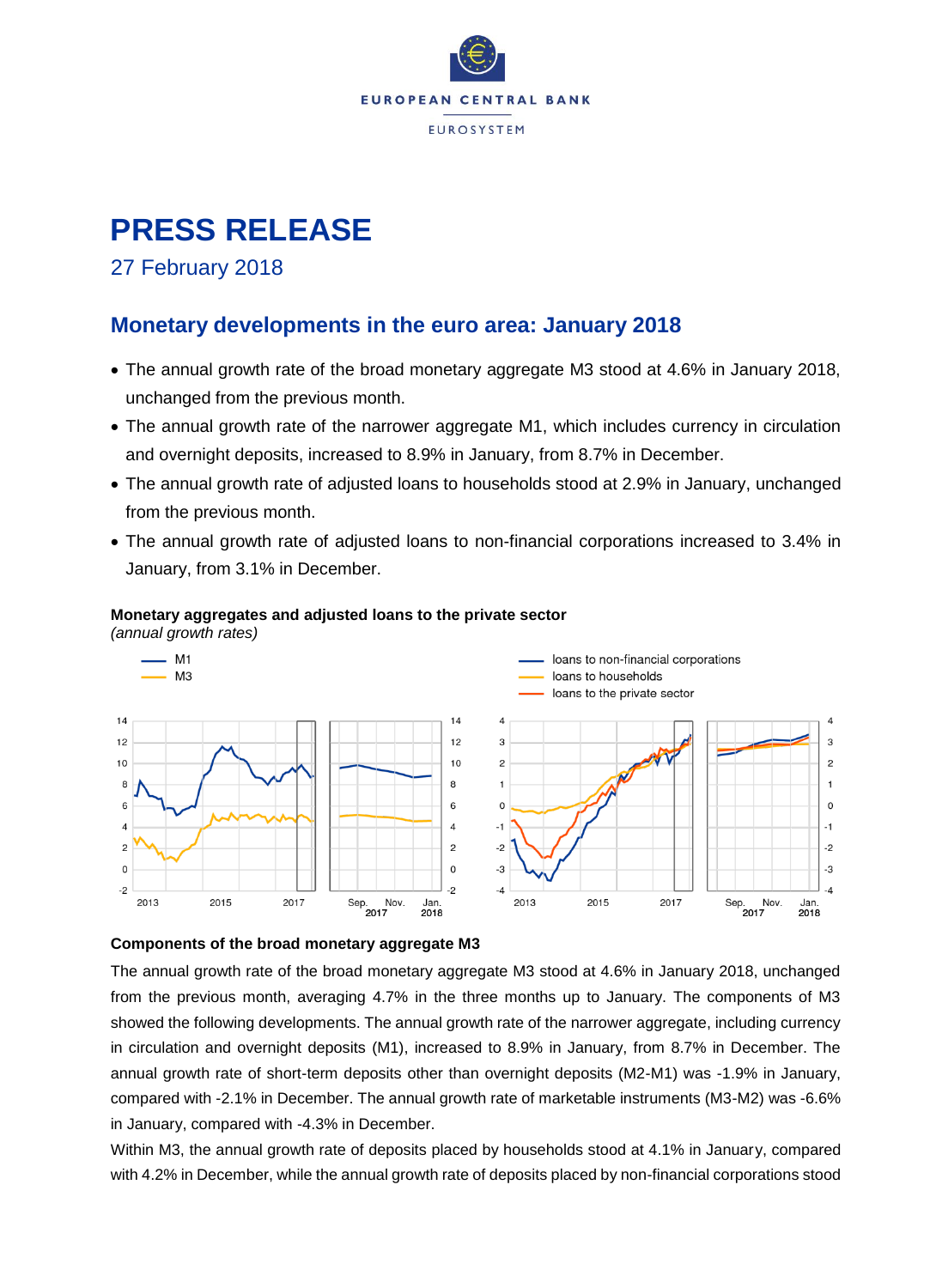at 8.5% in January, compared with 8.6% in December. Finally, the annual growth rate of deposits placed by non-monetary financial corporations (excluding insurance corporations and pension funds) increased to 7.6% in January, from 5.6% in December.

#### **Credit to euro area residents**

The annual growth rate of total credit to euro area residents stood at 3.7% in January 2018, compared with 3.8% in the previous month. The annual growth rate of credit to general government decreased to 5.4% in January, compared with 6.7% in December, while the annual growth rate of credit to the private sector increased to 3.1% in January, from 2.9% in December.

The annual growth rate of adjusted loans to the private sector (i.e. adjusted for loan sales, securitisation and notional cash pooling) increased to 3.3% in January, from 2.9% in December. In particular, the annual growth rate of adjusted loans to households stood at 2.9% in January, unchanged from the previous month, and the annual growth rate of adjusted loans to non-financial corporations increased to 3.4% in January, from 3.1% in December.

#### **Longer-term financial liabilities**

The annual growth rate of longer-term financial liabilities of the MFI sector was -0.8% in January 2018, compared with -1.1% in December.

#### **M3 and its counterparts**

The annual growth rate of the broad monetary aggregate M3 stood at 4.6% in January 2018. The contributions of M3 counterparts on the MFI balance sheet were as follows: longer-term financial liabilities contributed 0.4 percentage point, net external assets contributed -1.2 percentage points, credit to general government contributed 2.1 percentage points, and credit to the private sector contributed 3.5 percentage points; the remaining counterparts of M3 contributed -0.2 percentage point.



#### **Contribution of the M3 counterparts to the annual growth rate of M3**

*(percentage points)*

**European Central Bank** Directorate General Communications Global Media Relations Division, Sonnemannstrasse 20, 60314 Frankfurt am Main, Germany Tel.: +49 69 1344 7455, e-mail: [media@ecb.europa.eu,](mailto:media@ecb.europa.eu) website[: www.ecb.europa.eu](http://www.ecb.europa.eu/)

**Reproduction is permitted provided that the source is acknowledged.**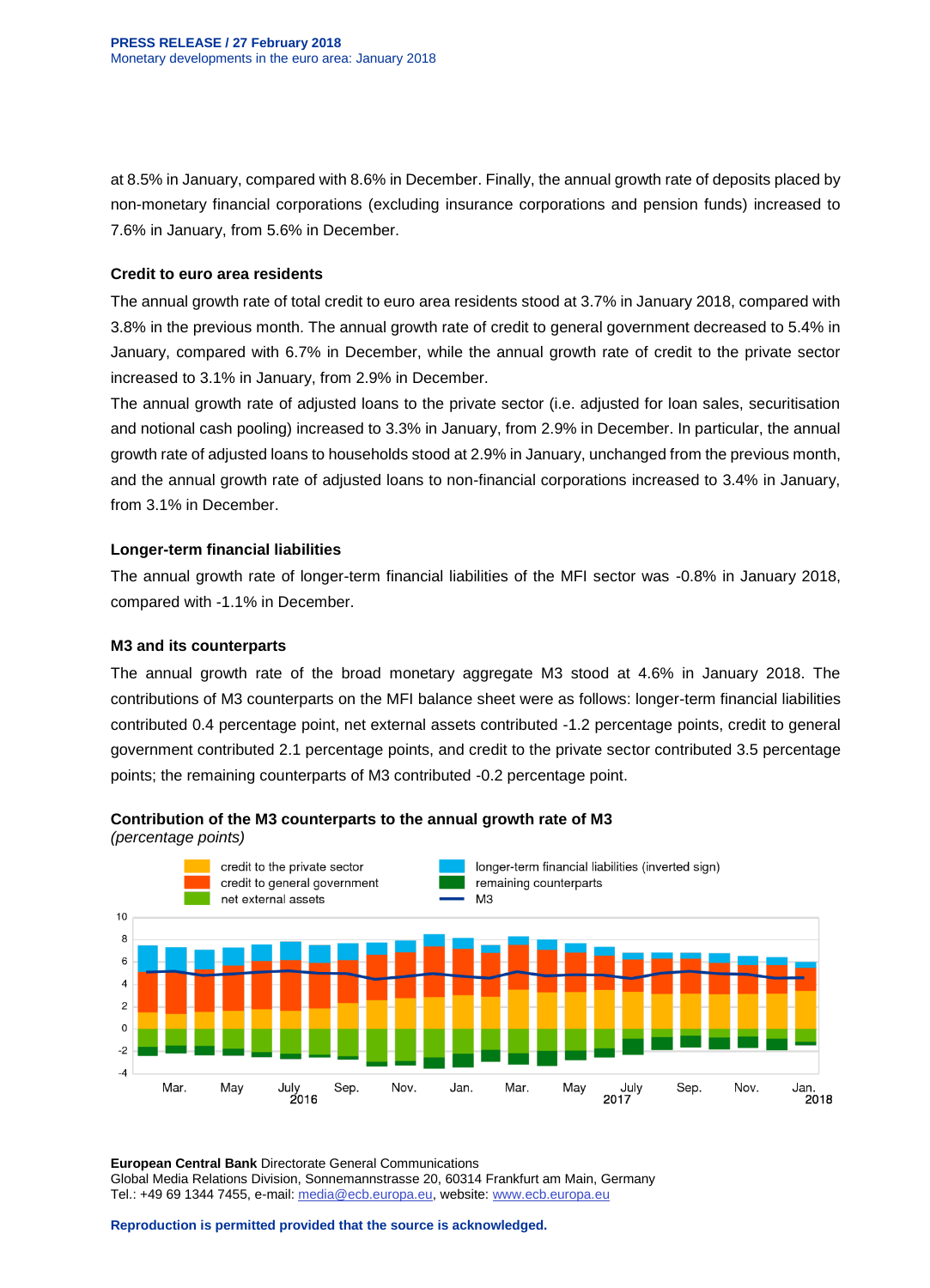#### **Notes:**

- Data in this press release are adjusted for seasonal and end-of-month calendar effects, unless stated otherwise.
- Private sector refers to euro area non-MFIs excluding general government.
- Further tables, statistical data and methodological notes, as well as the release calendar, are available on the ECB's website at<http://www.ecb.europa.eu/stats/money/aggregates/aggr/html/index.en.html>
- A set of tables showing euro area monetary developments and MFI balance sheets for the euro area and euro area countries, together with a user-friendly facility for downloading data, is available from the ECB's Statistical Data Warehouse at<http://sdw.ecb.europa.eu/reports.do?node=1000003503>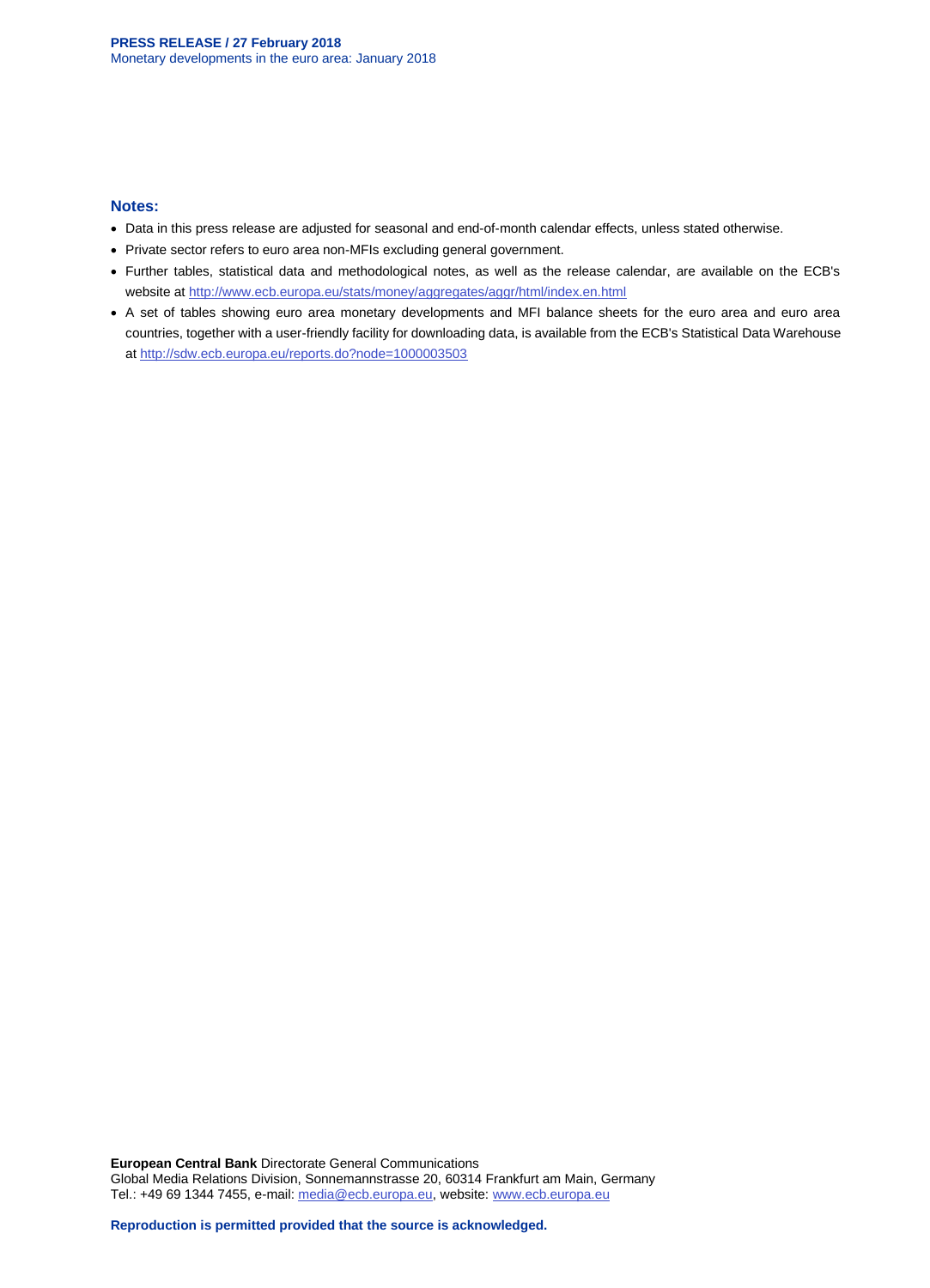#### 1 Monetary developments in the euro area: January 2018 (EUR billions and annual percentage changes; data adjusted for seasonal effects a))

|                                                                             | End-of-<br>month<br>level |                    | <b>Monthly flow</b> |                      | Annual growth rate |                    |             |  |
|-----------------------------------------------------------------------------|---------------------------|--------------------|---------------------|----------------------|--------------------|--------------------|-------------|--|
|                                                                             | Jan<br>2018               | <b>Nov</b><br>2017 | Dec<br>2017         | Jan<br>2018          | Nov<br>2017        | <b>Dec</b><br>2017 | Jan<br>2018 |  |
| <b>COMPONENTS OF M3</b>                                                     |                           |                    |                     |                      |                    |                    |             |  |
| 1. M <sub>3</sub>                                                           | 11905                     | 67                 | 8                   | 54                   | 4.9                | 4.6                | 4.6         |  |
| 1.1. M2                                                                     | 11261                     | 62                 | 22                  | 69                   | 5.3                | 5.1                | 5.3         |  |
| 1.1.1. M1                                                                   | 7798                      | 69                 | 26                  | 56                   | 9.2                | 8.7                | 8.9         |  |
| Currency in circulation                                                     | 1114                      | $\mathbf 0$        | $\overline{2}$      | $\overline{2}$       | 3.3                | 3.4                | 3.1         |  |
| Overnight deposits                                                          | 6683                      | 69                 | 24                  | 54                   | 10.2               | 9.7                | 9.9         |  |
| 1.1.2. Other short-term deposits (M2 - M1)                                  | 3463                      | -8                 | $-4$                | 13                   | $-2.5$             | $-2.1$             | $-1.9$      |  |
| Deposits with an agreed maturity of up to two years                         | 1199                      | -8                 | -6                  | 9                    | $-9.4$             | $-8.5$             | $-7.9$      |  |
| Deposits redeemable at notice of up to three months                         | 2264                      | $\mathbf 0$        | $\overline{2}$      | 4                    | 1.7                | 1.6                | 1.7         |  |
| 1.2. Marketable instruments (M3 - M2)                                       | 644                       | 5                  | $-14$               | $-15$                | $-1.2$             | $-4.3$             | $-6.6$      |  |
| Repurchase agreements                                                       | 72                        | 10                 | -3                  | $-3$                 | 10.0               | 9.8                | $-4.7$      |  |
| Money market fund shares                                                    | 513                       | -9                 | -9                  | 4                    | 1.4                | $-2.6$             | $-1.2$      |  |
| Debt securities issued with a maturity of up to two years                   | 59                        | 5                  | $-2$                | $-16$                | $-23.2$            | $-24.0$            | $-37.8$     |  |
| <b>COUNTERPARTS OF M3</b>                                                   |                           |                    |                     |                      |                    |                    |             |  |
| <b>MFI liabilities:</b>                                                     |                           |                    |                     |                      |                    |                    |             |  |
| 2. Holdings against central government b)                                   | 316                       | -33                | 47                  | $-40$                | 4.0                | 14.4               | 5.0         |  |
| 3. Longer-term financial liabilities vis-a-vis<br>other euro area residents | 6730                      | -3                 | $\mathbf 0$         | 10                   | $-1.2$             | $-1.1$             | $-0.8$      |  |
| 3.1. Deposits with an agreed maturity of over two years                     | 1958                      | 2                  | 5                   | -9                   | -4.4               | $-3.8$             | $-3.8$      |  |
| 3.2. Deposits redeemable at notice of over three months                     | 60                        | $-1$               | $\mathbf 0$         | $-1$                 | $-12.7$            | $-12.4$            | $-12.4$     |  |
| 3.3. Debt securities issued with a maturity of over two years               | 2019                      | -7                 | 5                   | 17                   | $-3.8$             | $-3.4$             | $-2.4$      |  |
| 3.4. Capital and reserves<br><b>MFI</b> assets:                             | 2692                      | $\overline{2}$     | $-11$               | 3                    | 3.6                | 3.3                | 3.3         |  |
|                                                                             |                           |                    |                     |                      |                    |                    |             |  |
| 4. Credit to euro area residents                                            | 17780                     | 65                 | 70                  | 48                   | 3.8                | 3.8                | 3.7         |  |
| 4.1. Credit to general government                                           | 4597                      | 21                 | 64                  | $-30$                | 6.8                | 6.7                | 5.4         |  |
| Loans                                                                       | 1031                      | $-1$               | -9                  | $-1$                 | $-3.8$             | $-4.0$             | $-4.4$      |  |
| Debt securities<br>Equity $c$ )                                             | 3552<br>14                | 22<br>$\mathbf 0$  | 73<br>$\mathbf 0$   | $-29$<br>$\mathbf 0$ | 10.5<br>3.2        | 10.2<br>4.9        | 8.7<br>2.8  |  |
| 4.2. Credit to the private sector d)                                        | 13184                     | 44                 | 6                   | 78                   | 2.8                | 2.9                | 3.1         |  |
| Loans <sup>e)</sup>                                                         | 10931                     | 36                 | $-4$                | 67                   | 2.6                | 2.6                | 3.0         |  |
| Adjusted loans f)                                                           | 11227                     | 33                 | 16                  | 65                   | 2.9                | 2.9                | 3.3         |  |
| Debt securities                                                             | 1450                      | $\mathbf 0$        | 14                  | 11                   | 3.9                | 4.6                | 4.5         |  |
| Equity and non-money market fund investment fund shares                     | 803                       | 8                  | $-4$                | $\mathbf 0$          | 4.4                | 3.2                | 2.5         |  |
| 5. Net external assets                                                      | 817                       | $\mathbf 0$        | $-12$               | $-29$                |                    |                    |             |  |
| 6. Other counterparts of M3 (residual)<br>of which:                         | 353                       | -34                | $-3$                | 6                    |                    |                    |             |  |
| 6.1. Repos with central counterparties (liabilities) <sup>c)</sup>          | 132                       | 9                  | $-24$               | $-12$                | $-13.1$            | $-29.6$            | $-25.0$     |  |
| 6.2. Reverse repos to central counterparties (assets) c)                    | 86                        | 23                 | $-39$               | -8                   | 10.0               | $-22.6$            | $-19.3$     |  |

a) Figures may not add up due to rounding. The information in this table is based on consolidated balance sheet statistics reported by monetary financial institutions (MFIs).<br>These include the Eurosystem, credit institutio

c) The series is not adjusted for seasonal effects. d) Private sector refers to euro area non-MFIs excluding general government.

e) For further breakdowns see Table 4.<br>f) Adjusted for loan sales and securitisation (resulting in derecognition from the MFI statistical balance sheet) as well as for positions arising from notional cash pooling services provided by MFIs.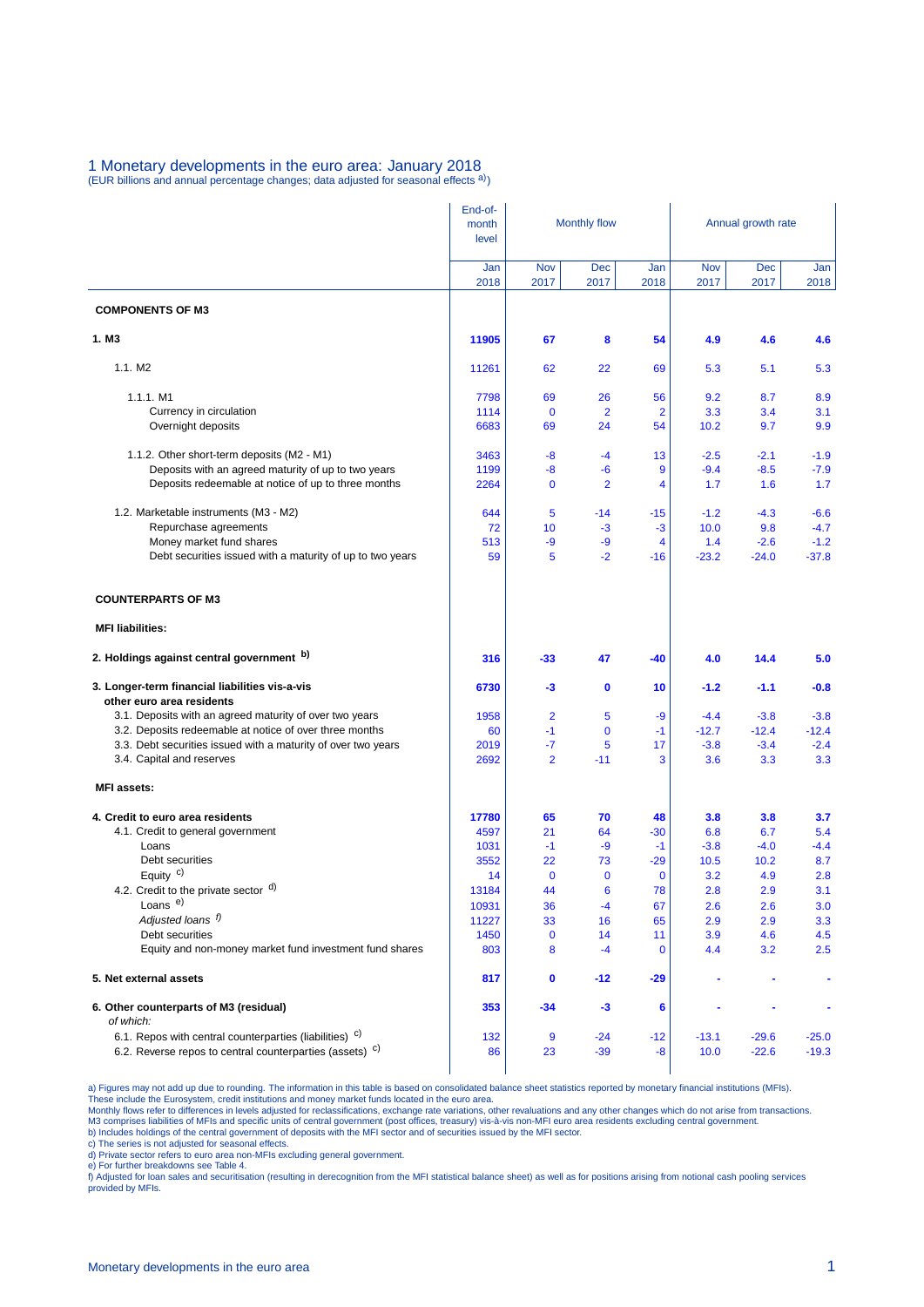## 2 Breakdown of deposits in M3 by holding sector and type: January 2018<br>(EUR billions and annual percentage changes; data adjusted for seasonal effects <sup>a)</sup>)

|                                                                                                                    | End-of-<br>month<br>level | Monthly flow            |                    |                         | Annual growth rate |             |             |  |
|--------------------------------------------------------------------------------------------------------------------|---------------------------|-------------------------|--------------------|-------------------------|--------------------|-------------|-------------|--|
|                                                                                                                    | Jan<br>2018               | <b>Nov</b><br>2017      | <b>Dec</b><br>2017 | Jan<br>2018             | <b>Nov</b><br>2017 | Dec<br>2017 | Jan<br>2018 |  |
| <b>BREAKDOWN OF DEPOSITS IN M3</b>                                                                                 |                           |                         |                    |                         |                    |             |             |  |
| <b>Total deposits</b>                                                                                              | 10219                     | 72                      | 18                 | 64                      | 5.5                | 5.3         | 5.5         |  |
| 1. Deposits placed by households b)                                                                                | 6330                      | $\overline{\mathbf{2}}$ | 8                  | 31                      | 4.4                | 4.2         | 4.1         |  |
| 1.1. Overnight deposits                                                                                            | 3726                      | 9                       | 17                 | 28                      | 9.4                | 8.9         | 8.6         |  |
| 1.2. Deposits with an agreed maturity of up to two years                                                           | 555                       | $-7$                    | $-7$               | $-5$                    | $-12.9$            | $-12.8$     | $-12.6$     |  |
| 1.3. Deposits redeemable at notice of up to three months                                                           | 2047                      | $\mathbf{0}$            | $\mathbf 0$        | 7                       | 1.7                | 1.7         | 1.7         |  |
| 1.4. Repurchase agreements                                                                                         | 2                         | $\mathbf{0}$            | $-1$               | 1                       | $-17.5$            | $-65.9$     | $-37.1$     |  |
| 2. Deposits placed by non-financial corporations                                                                   | 2284                      | 18                      | -4                 | 45                      | 8.5                | 8.6         | 8.5         |  |
| 2.1. Overnight deposits                                                                                            | 1823                      | 13                      | $-11$              | 40                      | 11.9               | 11.2        | 10.8        |  |
| 2.2. Deposits with an agreed maturity of up to two years                                                           | 291                       | $\overline{2}$          | 5                  | 5                       | $-5.7$             | $-0.9$      | $-0.8$      |  |
| 2.3. Deposits redeemable at notice of up to three months                                                           | 159                       | $\mathbf{0}$            | $\mathbf{0}$       | $-1$                    | $-0.1$             | 0.0         | 0.2         |  |
| 2.4. Repurchase agreements                                                                                         | 11                        | $\overline{2}$          | $\overline{2}$     | 1                       | $-4.9$             | 13.8        | 48.5        |  |
| 3. Deposits placed by non-monetary financial corporations<br>excluding insurance corporations and pension funds c) | 989                       | 52                      | 23                 | -18                     | 6.2                | 5.6         | 7.6         |  |
| 3.1. Overnight deposits                                                                                            | 718                       | 46                      | 26                 | $-16$                   | 10.0               | 9.3         | 13.2        |  |
| 3.2. Deposits with an agreed maturity of up to two years                                                           | 200                       | $-2$                    | $-2$               | $\overline{\mathbf{4}}$ | $-5.9$             | $-7.3$      | $-4.5$      |  |
| 3.3. Deposits redeemable at notice of up to three months                                                           | 26                        | $\mathbf 0$             | $\overline{2}$     | $\mathbf{0}$            | 2.9                | 9.1         | 10.5        |  |
| 3.4. Repurchase agreements c)                                                                                      | 44                        | 8                       | $-3$               | $-6$                    | 12.6               | 11.1        | $-11.8$     |  |
| 4. Deposits placed by insurance corporations and<br>pension funds                                                  | 202                       | 6                       | -7                 | $\overline{\mathbf{2}}$ | 1.1                | 2.1         | 4.2         |  |
| 5. Deposits placed by other general government                                                                     | 415                       | -7                      | $-2$               | 5                       | 7.6                | 7.0         | 5.9         |  |

a) Figures may not add up due to rounding. The information in this table is based on consolidated balance sheet statistics reported by monetary financial institutions (MFIs).<br>These include the Eurosystem, credit institutio